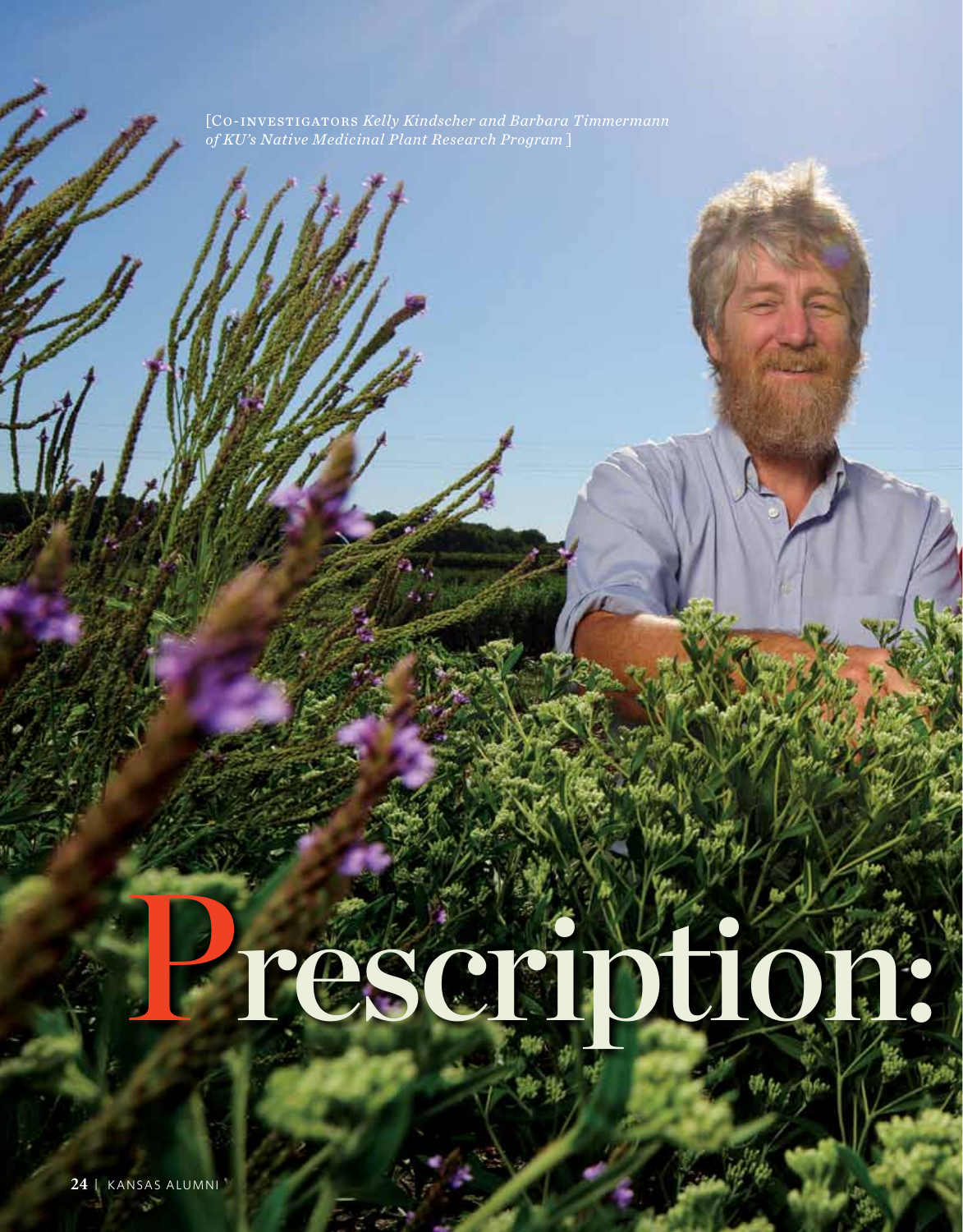

# Searching for new drugs and health supplements, KU researchers take a fresh look at old medicine—the native plants of the Great Plains.

The 80-odd souls huddled under a canopy at KU's Native Medicinal Plant Research Garden are looking for something that's in short supply on this patch of prime Kansas River bottomland: shade. Open fields at KU's Native Medicinal Plant Research Garden are looking for something that's in short supply on this patch of prime separate the river from the rumpled hills north of Lawrence, and the rich topsoil deposited by centuries of flooding is what soil scientists call Class I. This was Kansa Indian land, and the riparian bands of forest that once shadowed the riverbanks two miles south and west may have extended this far into the prairie at one time, but the cropland swells that roll toward every horizon now grow mostly corn and beans. Hours earlier, a thunderstorm packing 70-mile-per-hour winds strafed the county, felling trees and cutting power. But as a Saturday tour gets underway, skies are clear and the June sun already, at 10 in the morning, burns black-skillet hot.

"Around 3 a.m. I thought we might not be doing this," Kelly Kindscher tells the crowd, who've come to learn about the 25 species of native plants that Kindscher, senior scientist at the Kansas Biological Survey, and his colleagues are growing here on KU Field Station land near the Lawrence airport. "I thought we might get out here and find everything flattened. But prairie plants are tough."

Tough indeed. Blazing sun and bitter cold; too much rain and too little; high winds; grazing herbivores and nibbling insects; microbes, bacteria, fungi; wildfires and ice storms—these are but a few of the threats prairie plants must cope with. It's not easy being green.

Plants survive these hardships, Kindscher explains, without the benefit of a strategy employed by nearly all other life forms—mobility. "Plants can't run," he says. Tall boneset and purple coneflower and butterfly milkweed can't dodge bison or bugs, can't move to shade or seek high ground in a flood. They have to stand and fight.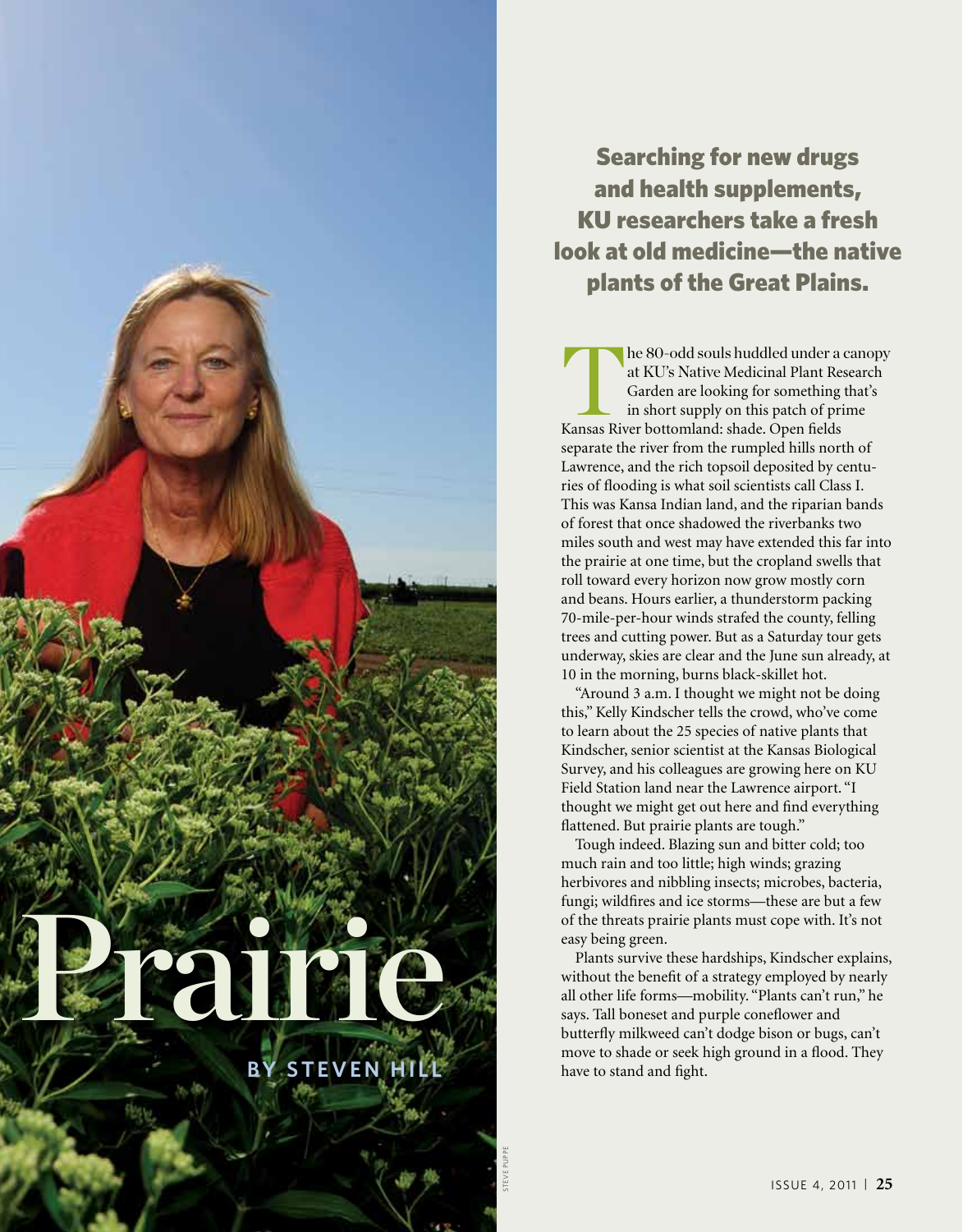

To cope, they arm themselves with weapons of their own making, which vary from plant to plant. Some species develop structural defenses, spines or burrs or prickles that dissuade attackers, or thick skins that store and conserve water. But many fight back with a chemical defense of sorts, manufacturing potent organic compounds—individual molecules made up of carbon, hydrogen, oxygen and sometimes nitrogen—that help the plant cope with stresses.

"Plants produce hundreds of chemical compounds," says Barbara Timmermann, University Distinguished Professor and chair of medicinal chemistry. Primary compounds, which enable the plant to grow and reproduce, are present in large quantities. "But plants also make chemicals in very small amounts that have biological activity," Timmermann says. These are secondary compounds—so called because scientists once believed they had no function or were of secondary importance. "Today we know they have a very important role in the plant for defense against herbivores and protection against stress."

Some screen out harmful ultraviolet rays, some aid in drought survival and others act as natural pesticides that ward off insects. "They are very biologically active," Timmermann explains, "and some act pharmacologically." Which is to say these potent chemical compounds, so valuable as defense mechanisms for the plant, can also be powerful weapons for human health. In fact, secondary compounds from plants or synthetic compounds modeled on plant molecules are the source of 25 percent of the prescription medication dispensed in the U.S. today, Timmermann says.

Understanding these health benefits and working to develop products such as herbal remedies, food additives, pet foods and pharmaceutical drugs are the focus of the Native Medicinal Plant Research Program, a collaboration between Timmermann's Natural Products Chemistry Laboratory and Kindscher's botany lab. Launched two years ago with a five-year, \$5-million grant

 **"People have been using these plants for certain ailments, so it's not at all surprising that we find, chemistrywise, that almost all the plants Native Americans historically used for medicine do have active medicinal constituents."** from the Kansas Bioscience Authority and Heartland Plant Innovations, the program targets plants of the Great Plains region used by Native American tribes for medicinal purposes. In addition to the labs of the two principal investigators, the program enlists researchers at the KU Medical Center in Kansas City and the High Throughput Screening Lab on West Campus. It is using modern science to peer deep into the chemical structures of plants to discover the com-

pounds responsible for their healing properties and determine which might have wound-healing, anti-inflammatory, antioxidant and even anti-cancer powers that could benefit human health.

Kindscher, c'79, PhD'92, grew up in Newton and on his family's homestead farm near Guide Rock, Neb., and it was there he first experienced the power of the prairie and the plants that would become the core of his academic career. Working on his master's thesis at KU, he spent time on the Rosebud Indian Reservation in South Dakota, learning from the Lakota Sioux about their medicinal use of prairie plants; that work developed into his second book, *Medicinal Wild Plants of the Prairie—An Ethnobotanical Guide,* in 1992. An earlier book, *Edible Wild Plants of the Prairie—An Ethnobotanical Guide,* appeared in 1987.

Ethnobotany—the study of a people's traditional knowledge and customs in the use of plants—offers a kind of head start for Kindscher and Timmermann in their hunt for medicinally useful species. By focusing on plants traditionally used by American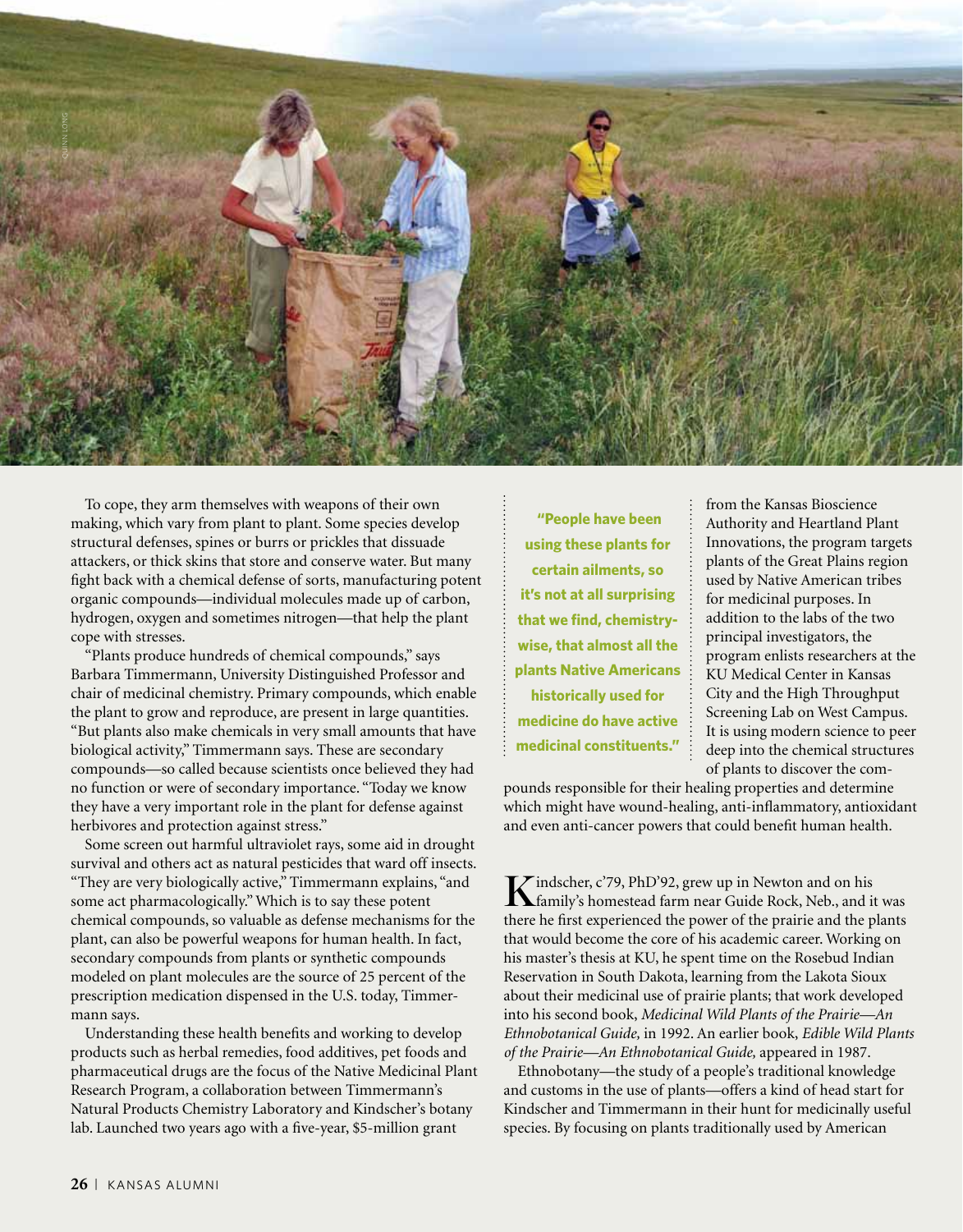### [ Echinacea purpurea, *purple coneflower* ]



Indians for healing, they are essentially drawing on results honed by centuries of trial and error.

"You already have human tests, in a way, just not quantifiable," Kindscher says. "People have been using these plants for certain ailments, so it's not at all surprising that we find, chemistry-wise, that almost all the plants Native Americans historically used for medicine do have active medicinal constituents."

Kindscher and his botany team are compiling an ethnobotanical database that catalogs more than 1,000 plants used medicinally by 256 tribes, and they spend their summers crisscrossing the Great Plains, searching for plants in that database that show promise for human health. During the first year alone, field collections gathered more than 200 plants native to Kansas and the Great Plains. Roots, stems, leaves and fruits are dried in the field or back at Kansas Biological Survey on West Campus, an exacting process that must be carefully controlled to preserve specimens and maintain accurate data. Samples of each species are carefully archived in KU's McGregor Herbarium, but the bulk of the dried plant material is ground (to a coarse consistency similar to the dried oregano in your spice rack) and bagged. A 1-kilo sample is sent to Timmermann's lab, and there chemists apply solvents to this biomass to get a crude extract, a "goop" of hundreds of chemicals that can be separated further using various other solvents to break the chemical soup into smaller samples. These smaller samples, each with a different chemical makeup, are called fractions, and those showing promise are sent to High Throughput Screening to undergo more specialized tests.

"Some of the assays they use are very novel; they've just been invented," says Rob Gallagher, a research technician in Timmermann's lab who coordinates the testing at High Throughput Screening. "They have some absolutely amazing instrumentation, robotics and such. It's like science fiction." Techniques employed by Kindscher, botanist Quinn Long, PhD'11, and other collectors in the field, on the other hand, are old-school. Though GIS



Kirsten Bosnak, Hillary Loring and Maria Pontes Ferriera collect Fremont's goosefoot *(Chenopodium fremontii)* in Nebraska's Oglala National Grassland. Quinn Long hoists a bush morning glory *(Ipomoea leptophylla)* at the end of an hourlong dig.

mapping and other high-tech tools inform their searches, they still rely on a plant press, newspapers and stiff herbarium sheets to preserve samples, a traditional technique akin to pressing flowers between the pages of a book.

Results from High Throughput Screening generate what Timmermann calls "heat maps," which point to specific areas of biological activity—antioxidant capability, say, or cancer-fighting potential—that demand further study. As the chemists drill deeper and deeper into the plant, hoping to isolate at the molecular level a single chemical compound responsible for its health benefit, the botanists begin scrutinizing the plant's taxonomy—its family tree—to see what other close relatives might be sources of the coveted compound, adding these plants to their target list.

And with that, the biological treasure hunt, the search for a native-plant source of healing balm, begins anew.

To get the necessary kilo of biomass to present to the chemists, botanists must gather about 20 pounds of plant material. Each trip collects as many plants as possible, which creates "a lot of volume," Kindscher notes—and some interesting situations on the road.

"We'll be drying plants in some hotel room, with the Do Not Disturb sign up, and a maid comes in and then we have to talk to someone about that 'herb' we're drying," Kindscher grins. "It hasn't happened, but I can imagine being pulled over on I-70 and having to admit there's several kilos of herb in the back of the truck. Clearly it's not illegal, but it's unusual."

Volume is also a problem for the chemists. As in, too little.

"Many secondary compounds are produced in very, very small quantities," Barbara Timmermann explains. "Some as low as .0004 percent in the plant."

To get a significant amount of such a compound would require consuming huge quantities of a plant—an impractical and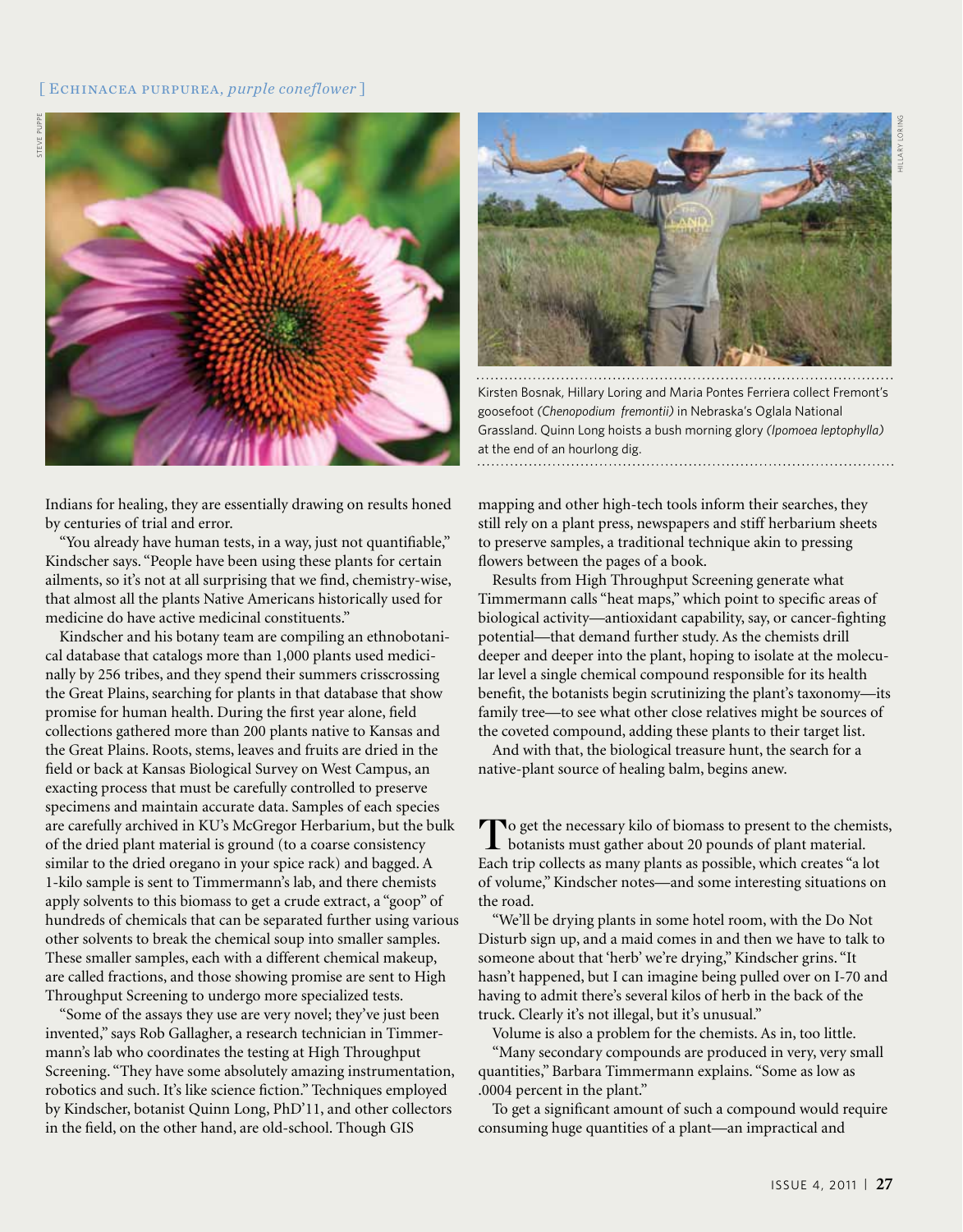

potentially dangerous gambit because secondary compounds beneficial to humans sometimes coexist with toxic compounds that aren't so nice.

Thus the importance of isolating the single molecule that delivers health benefits. Single compounds are what pharmaceuti cal drugs are made of. "When you get down to the single com pound you can determine the proper dosage and how to deliver it," Timmermann says. "When you have the compound in a mixture with other compounds, as in dietary supplements, they are very much diluted. They can't be used to treat a condition, but are more to prevent."

Combinatorial chemistry, a form of synthetic chemistry in which molecules can be created in a short time in the lab, at one time seemed a promising source of secondary compounds, Timmermann notes. "In the 1980s that became the big thing," she says. "We were going to find new drugs by combinatorial chemis try, by creating artificial molecules. Pharmaceutical companies stopped working with natural products because combinatorial chemistry was going to solve all the problems. Millions of compounds were produced, but because they didn't interact with biological systems, they weren't useful as medicines."

Plants, it turns out, are more effective chemists than people are. So effective that even the most state-of-the-art tests can fail to unravel the riddles of healing compounds. Researchers still haven't figured out which compound generates echinacea's immune system boost.

"Plants can do things that a chemist just can't," Rob Gallagher says. "Sometimes it's just a simple thing, a simple change done by an enzyme, but we look at it and say, 'Really? How does it do that?'"

And, Gallagher adds, "the compounds that are the most interesting are also extremely difficult to synthesize." So when chemists succeed in isolating a promising compound, they can't always synthesize it in the lab. (Morphine, for example, cannot be synthesized but must be derived from the opium poppy.) When



. . . . . . . . . . . . . . . . . . . .

Greg Beverlin, c'11, and Jason Hering, c'11, use a high-tech grinder to transform plants dried at Kansas Biological Survey labs into 1-kilo samples for chemists. Peter<br>McDonald at KU's High Throughput Screening Lab examines plant extracts from Barbara Timmermann's lab, and uses a signal detection instrument to measure the effect of each plant extract on human cells.



Quinn Long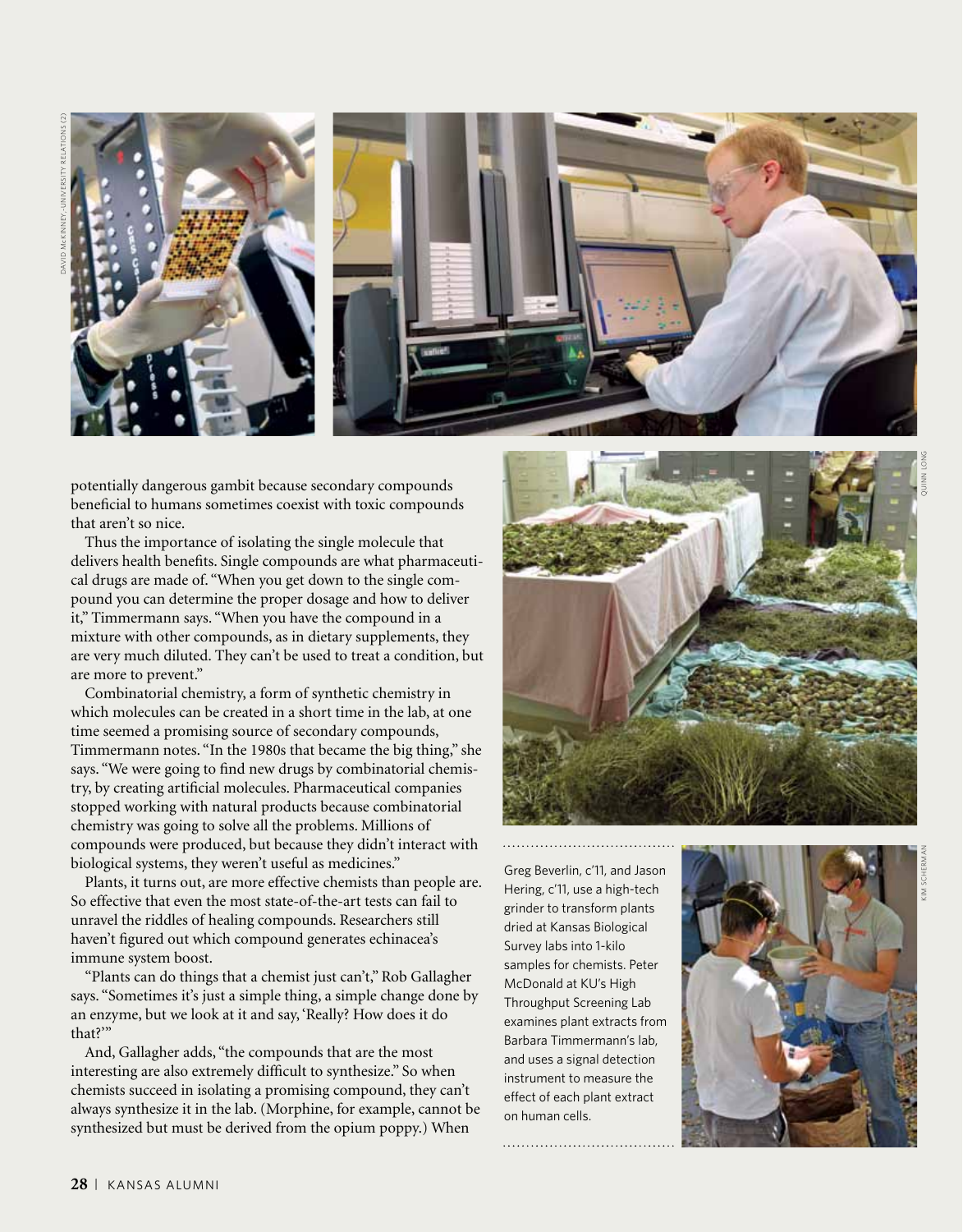[ Monarda fistulosa, *beebalm, horsemint or wild bergamot* ]

> *"The ultimate goal of this program for me is to demonstrate that Kansas biodiversity—even Kansas, even the prairie has great value, historically and today."*

> > **—Kelly Kindscher**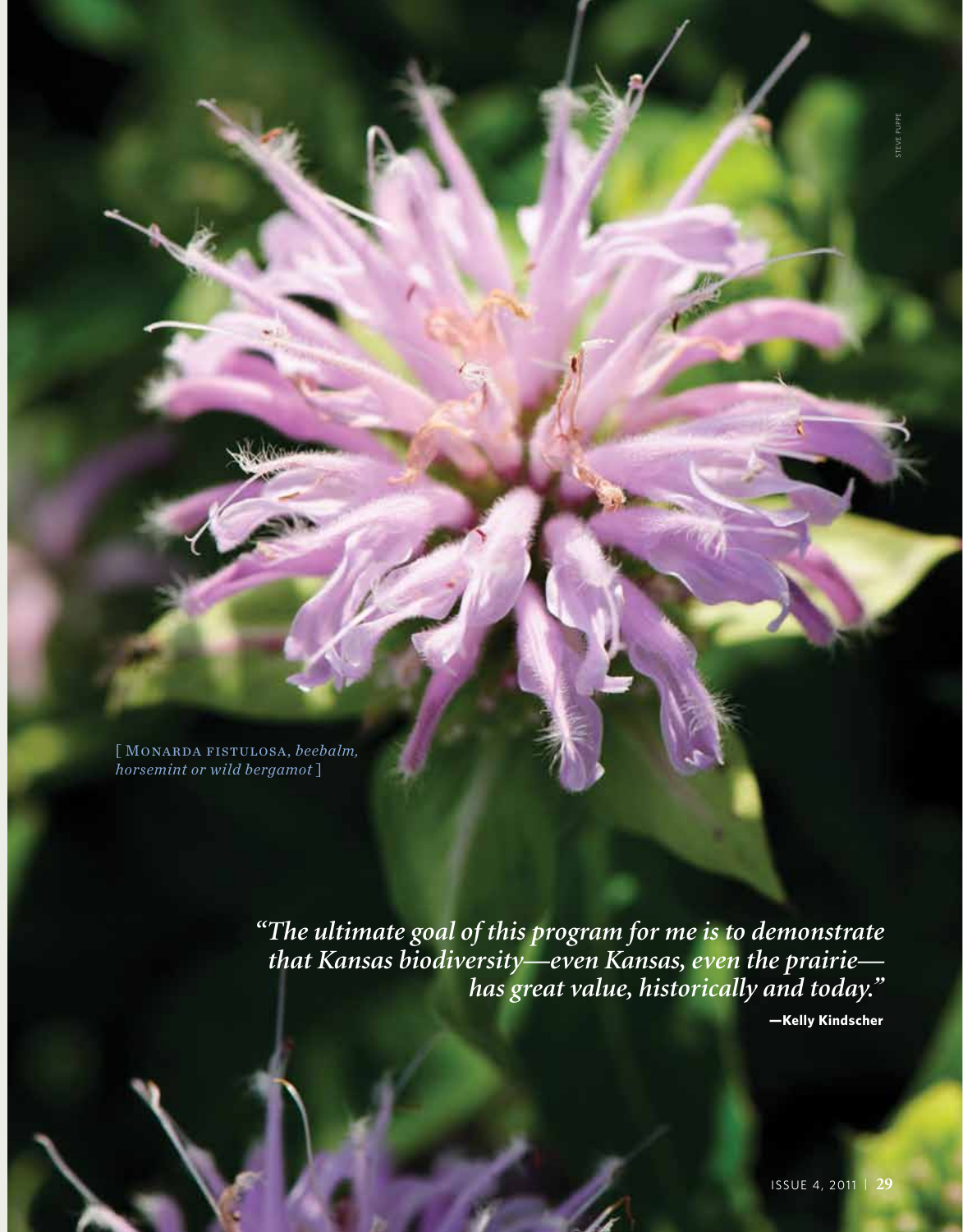chemists do manage to synthesize compounds, they often get impractically small yields (the volume problem again) that makes the process prohibitively expensive. "Sometimes," Timmermann says, "it's much simpler to get what you need directly from the plant."

To study a plant, you must first find ample populations of it—often a difficult task, as Timmermann knows well. Before she came to KU, in 2005, she spent 25 years at the University of Arizona, where she was a Regents professor and studied plants in the rainforests and deserts of Latin America and Asia. She built an international reputation as a natural products chemist and worked with the United Nations to foster access to biological resources under the Convention on Biological Diversity. Signed by 150 governments at the 1992 Rio Earth Summit, the treaty recognizes the value that biological diversity holds for people as a source of medicines, food security and a healthy environment.

"I've had many cases in South America where I would go to collect something, and I'd get to the site after traveling half the world around and the whole place is chopped down. You can't find the plant, can't complete the work."

Pondering the move to KU, she looked at the academic literature and felt the prairie was under-studied. After meeting with Kindscher and examining the ethnobotanical history, she realized the grasslands of the Great Plains might be a research "gold mine."

"After working for years in exotic places," Timmermann says, "I'm working in the prairie, which seems so innocent and pretty—little flowers, little plants. And in such a short time I've



The Native Medicinal Plant Research Garden welcomes visitors during daylight hours, hosts open house events and arranges special tours by request. Recent tour groups have included KU Mini College participants, Douglas County master gardeners and (above) KU Continuing Education Osher Institute lifelong learners.

found things much faster and more interesting perhaps than in the rainforest."

Early results have been promising indeed. Timmermann's lab discovered more than a dozen new molecules, and at least one plant shows promise as a potential cancer fighter. A large food company is interested in a plant with antioxidant properties that could be an ingredient in cereal. With academic papers underway, invitations to present findings at conferences, and a patent application pending, Timmermann and Kindscher won't discuss specifics, but they agree that the pace of discovery has been unusually rapid.

Rainforests are routinely touted as great stores of future pharmaceuticals and herbal remedies, but the prairie holds great promise too. Yet like the rainforest, the prairie is a finite resource that's shrinking daily.

Tallgrass prairie once covered 140 million acres in North America, but today only 4 percent remains. In the 1850s Douglas

# **How their gardens grow**

**The five-acre Native Medicinal Plant Research Garden site, at 1865 E. 1600 Road in Douglas County, hosts several gardens, each with a different purpose but a common theme. "All are projects that honor the land one way or another," says Kirsten Bosnak, g'93, g'11, communications and outreach director for the Native Medicinal Plant Research Program and manager of the** 

**garden, which is part of the KU Field Station.**

**Open to visitors from dawn to dusk, the site meets research, education and** 



**outreach goals for the Native Medicinal Plant Research Program, drawing people interested in gardening, the prairie, land conservation, herbal medicine and more.**

**"All those people can talk to one another," Bosnak says. "I see this as a place where conversations get started."** 

Research plot: **25 native plant species, including blue wild indigo, butterfly milkweed, yarrow, field mint, beebalm and purple coneflower. Some end up under the microscope** 

**in KU chemistry labs, providing comparative data to wild plants; others produce seeds. As research progresses, investigators can grow larger quantities of species that show particular promise for medicinal uses.**

Demonstration garden: **Native and European medicinal plants (like sweetflag, dogbane, rattlesnake master and mad-dog skullcap) historically included in the U.S. Pharmacopeia and National Formulary. Similar species also grow in a** 

[ Asclepias tuberosa, *butterfly milkweed* ]